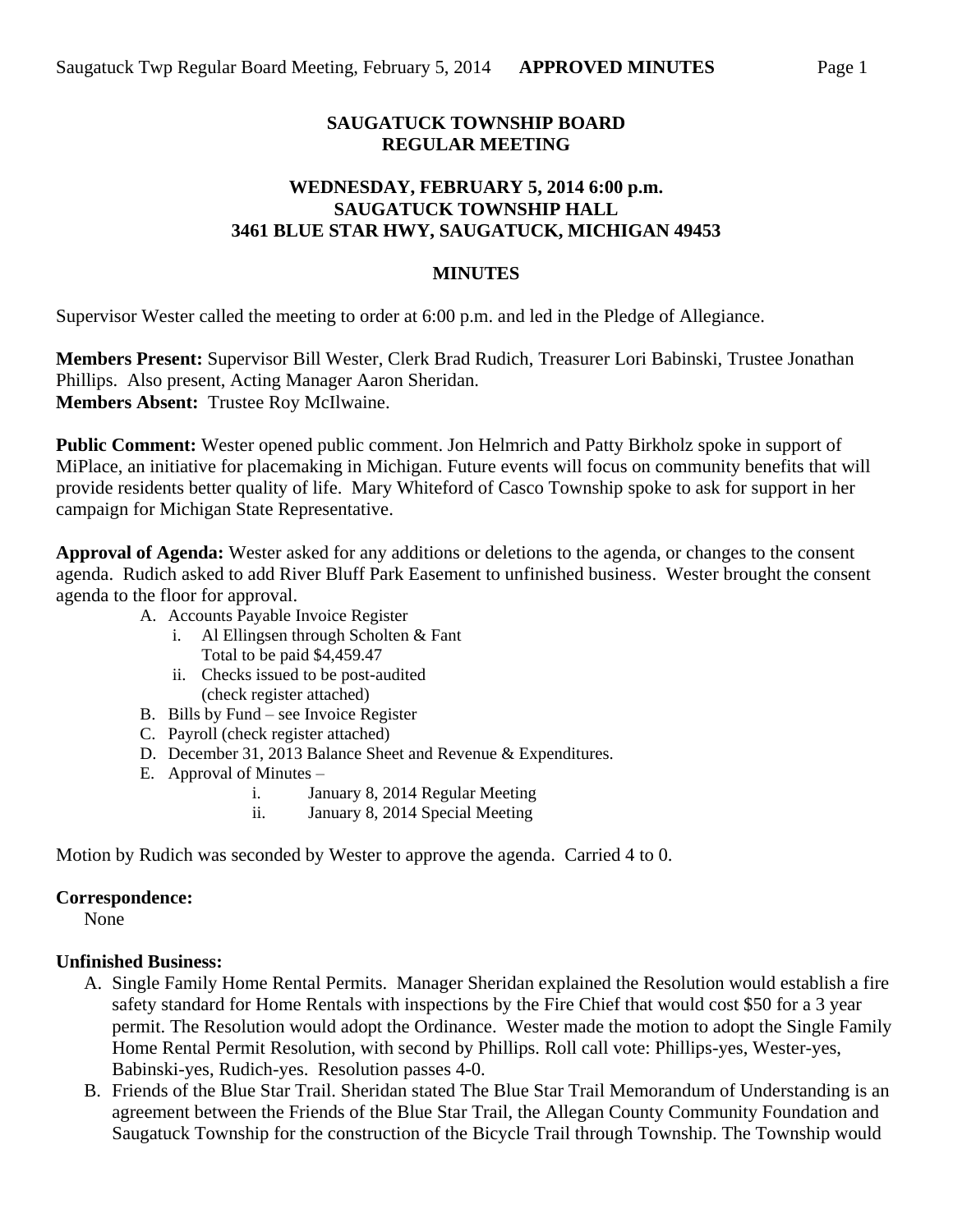create an escrow account where expenses would be paid from. Allegan Community Foundation would reimburse the escrow when it is depleted. The Township would become the owner of its portion on the Trail. Motion made by Wester to adopt the Friends of the Blue Star Trail Agreement with a second from Babinksi. Roll call vote: Babinski-yes, Wester-yes, Rudich-yes, Phillips-yes. Agreement passes 4-0.

C. River Bluff Park Easement. Wester presented finished easement for River Bluff Park for use in Harbor Dredging. Sheridan stated the Township was waiting for an Insurance Certificate with the Township as additionally insured, and that he and Jon Helmrich would follow up. Wester made the motion to approve the River Bluff Easement with support from Phillips. No discussion. Motion passes 4-0.

## **New Business:**

- A. Resolution to Amend the Saugatuck Township Consolidated Fee Schedule. Sheridan stated the schedule needed to be updated to make all inspections fees the same \$50.00 fee. This is the Zoning Permit fee in particular. Wester asked if this was in line with the cities fees, Sheridan agreed it was. Rudich made the motion to amend the consolidated fee schedule, with support from Wester. Roll call vote, Wester-yes, Phillips-yes, Rudich-yes, Babinski-yes. Motion passes 4-0.
- B. Resolution to Decrease Interest Rate on Sewer Special Assessment District. Wester explained that residents would receive a lower interest rate on unpaid special assessments thanks to the work of Sheridan. Babinski made the motion to adopt the resolution with support from Rudich. Roll call vote, Babinski-yes, Rudich-yes, Wester-yes, Phillips-yes. Resolution passes 4-0.
- C. Resolution for Road Millage Renewal. Sheridan explained that this was the second of two millages to renew for township roads, every 5 years. Motion made to adopt the Resolution for Road Millage Renewal made by Phillips and seconded by Wester. Roll call vote, Rudich-yes, Wester-yes, Phillipsyes, Babinski-yes. Resolution passes 4-0.
- D. 2014 Road Work Orders. Wester presented the three (3) County road work orders for mowing, dust control and shoulder work. Wester made the motion with Phillips supporting. No discussion. Motion passes 4-0.
- E. Job Classification plan. Sheridan explained that he had updated the individual job classifications in the personnel policy, which state job descriptions and duties. Sheridan stated that it was important to keep the personnel policy up to date. Wester asked if everyone was comfortable voting on the updates. Wester made the motion to approve, with Rudich supporting the motion. No discussion. Motion passes 4-0.
- F. Legal Fee Billing Rate. Rudich asked that Wester request from Attorney Bultje a rate reduction for 2014. Wester stated he would e-mail Attorney Bultje. Wester made the motion to table the request, with Rudich supporting the motion. No further discussion. Motion passes 4-0.

## **Committee Reports:**

- A. Planning Commission. Rudich reported that the planning commission discussed plans from Ox-Bow and the Hooten Inn. Fracking seminars in Ottawa County in March.
- B. Road Commission. Sheridan reported that he attended the Allegan County Road Commission annual meeting, on projects for the year. Blue Star Highway would be resurfaced in 2015, but milling on the road would be done in 2014. The millings could be used in the township to repair other roads.
- C. Interurban. Babinski reported that the Interurban audit was available and Sherri Giller's retirement was nice.
- D. Fire Board. Wester reported for McIlwaine. Wester asked residents to clear fire hydrants from snow.
- E. Harbor Authority Liaison. Jon Helmrich reported that the long term planning committee will use Edgewater Resources for help in planning. The Harbor Authority and Conventions Visitors Bureau will go forward with plans to change the name of the harbor to The Saugatuck-Douglas Harbor.